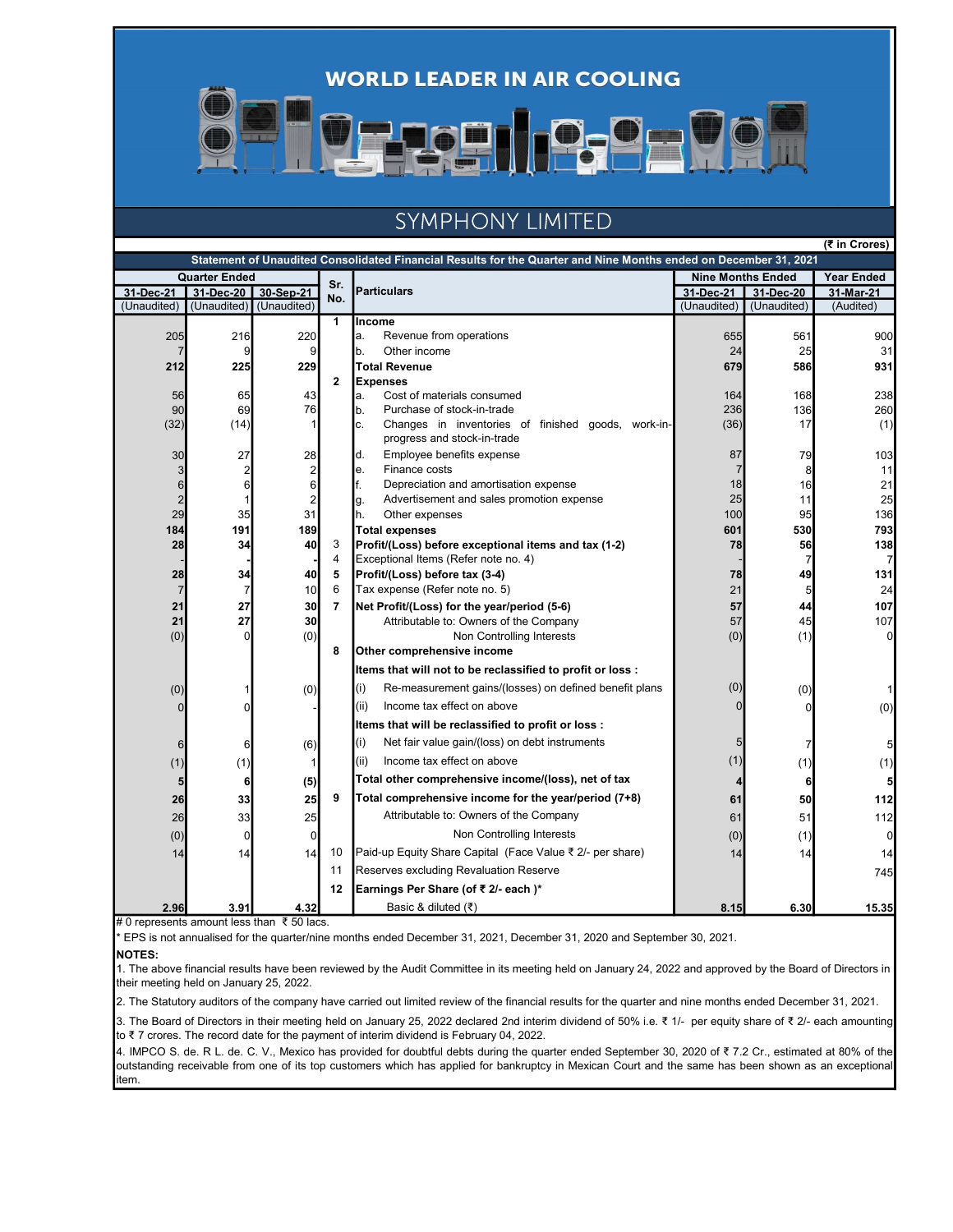5. During the quarter ended June 30, 2021 Symphony AU Pty. Ltd. ("Subsidiary Company") has filed its return with Australian Securities and Investments Commission (ASIC) as statutorily required by the local laws of the Subsidiary Company for the year ended March 31, 2021. The tax expenses for the quarter ended June 30, 2021 is adjusted to give effect of deferred tax asset as per the return filed with ASIC for the year ended March 31, 2021 vis-à-vis the deferred tax asset determined by the Subsidiary Company as at March 31, 2021.

6. The Group has considered the possible effects that may result from Covid-19 in the preparation of these financial results including the recoverability of carrying amounts of financial and non-financial assets. In developing the assumptions relating to the possible future uncertainties in the economic conditions because of Covid-19, the Group has, at the date of approval of the financial results, used internal and external sources of information and expects that the carrying amount of the assets will be recovered. The impact of Covid-19 on Group's financial results may differ from that estimated as at the date of approval of the same.

7. The Code on Social Security, 2020 ('Code'), relating to employee benefits during employment and post-employment benefits received Presidential assent in September 2020. The Code has been published in the Gazette of India. However, the date on which the Code will come into effect has not been notified. The Group will assess the impact of the Code when it comes into effect and will record any related impact in the period the Code becomes effective.

### 8. Segment Results

As per recognition criteria mentioned in Ind AS-108, Operating Segments, the Group has identified Air Cooling and Other Appliances Business as operating segment. However substantial portion of Corporate Funds remained invested in various financial instruments. The Group has considered Corporate Funds as a separate segment so as to provide better understanding of performance of Air Cooling and Other Appliances Business.

| (₹ in Crores)           |                      |                         |              |                                                           |                          |             |                   |
|-------------------------|----------------------|-------------------------|--------------|-----------------------------------------------------------|--------------------------|-------------|-------------------|
|                         | <b>Quarter Ended</b> |                         | Sr.          |                                                           | <b>Nine Months Ended</b> |             | <b>Year Ended</b> |
| 31-Dec-21               | 31-Dec-20            | 30-Sep-21               | No.          | <b>Particulars</b>                                        | 31-Dec-21                | 31-Dec-20   | 31-Mar-21         |
| (Unaudited)             | (Unaudited)          | (Unaudited)             |              |                                                           | (Unaudited)              | (Unaudited) | (Audited)         |
|                         |                      |                         | $\mathbf{1}$ | <b>Segment Revenue</b>                                    |                          |             |                   |
| 205                     | 216                  | 222                     |              | a. Air Cooling and Other Appliances                       | 658                      | 564         | 904               |
| $\overline{7}$          | 9                    | $\overline{7}$          |              | b. Corporate Funds                                        | 21                       | 22          | 27                |
| 212                     | 225                  | 229                     |              | <b>Segment Total</b>                                      | 679                      | 586         | 931               |
|                         |                      |                         | 2            | Segment Results (Profit before Interest and Taxes - PBIT) |                          |             |                   |
| 25                      | 27                   | 35                      |              | a. Air Cooling and Other Appliances                       | 65                       | 35          | 116               |
| 6                       | 9                    | $\overline{7}$          |              | b. Corporate Funds                                        | 20                       | 22          | 26                |
| 31                      | 36                   | 42                      |              | <b>Segment Total</b>                                      | 85                       | 57          | 142               |
| 3                       | 2                    | $\overline{\mathbf{c}}$ |              | Less: Finance Costs                                       |                          | 8           | 11                |
| $\overline{7}$          | $\overline{7}$       | 10                      |              | Less: Taxes                                               | 21                       | 5           | 24                |
| 21                      | 27                   | 30                      |              | <b>Total Profit After Tax</b>                             | 57                       | 44          | 107               |
|                         |                      |                         | 3            | <b>Segment Assets</b>                                     |                          |             |                   |
| 679                     | 635                  | 637                     |              | a. Air Cooling and Other Appliances                       | 679                      | 635         | 739               |
| 545                     | 537                  | 634                     |              | b. Corporate Funds                                        | 545                      | 537         | 481               |
| 1,224                   | 1,172                | 1,271                   |              | <b>Segment Total</b>                                      | 1,224                    | 1,172       | 1,220             |
|                         |                      |                         | 4            | Segment Liabilities                                       |                          |             |                   |
| 444                     | 463                  | 503                     |              | a. Air Cooling and Other Appliances                       | 444                      | 463         | 456               |
|                         |                      |                         |              | b. Corporate Funds                                        |                          |             |                   |
| 444                     | 463                  | 503                     |              | <b>Segment Total</b>                                      | 444                      | 463         | 456               |
|                         |                      |                         | 5            | Capital Employed (As at year/period end)                  |                          |             |                   |
| 356                     | 312                  | 254                     |              | a. Air Cooling and Other Appliances                       | 356                      | 312         | 423               |
| 545                     | 537                  | 634                     |              | b. Corporate Funds                                        | 545                      | 537         | 481               |
| 901                     | 849                  | 888                     |              | <b>Segment Total</b>                                      | 901                      | 849         | 904               |
| 9. Geographical Segment |                      |                         |              |                                                           |                          |             | (₹ in Crores)     |
|                         | <b>Quarter Ended</b> |                         | Sr.          |                                                           | <b>Nine Months Ended</b> |             | <b>Year Ended</b> |
| 31-Dec-21               | 31-Dec-20            | 30-Sep-21               | No.          | <b>Particulars</b>                                        | 31-Dec-21                | 31-Dec-20   | 31-Mar-21         |
| (Unaudited)             | (Unaudited)          | (Unaudited)             |              |                                                           | (Unaudited)              | (Unaudited) | (Audited)         |
|                         |                      |                         | $\mathbf{1}$ | <b>Segment Revenue</b>                                    |                          |             |                   |
| 121                     | 118                  | 135                     |              | India<br>a.                                               | 342                      | 257         | 431               |
| 84                      | 98                   | 85                      |              | Rest of the world<br>b.                                   | 313                      | 304         | 469               |
| 205                     | 216                  | 220                     |              | <b>Revenue from operations</b>                            | 655                      | 561         | 900               |
|                         |                      |                         | 2            | Segment Results (Profit before Interest and Taxes - PBIT) |                          |             |                   |
| 32                      | 43                   | 40                      |              | India<br>a.                                               | 74                       | 76          | 131               |
| (1)                     | (7)                  | $\overline{c}$          |              | Rest of the world<br>b.                                   | 11                       | (19)        | 11                |
| 31                      | 36                   | 42                      |              | <b>Segment Total</b>                                      | 85                       | 57          | 142               |
| 3                       | $\overline{2}$       | $\overline{\mathbf{c}}$ |              | Less: Finance Costs                                       |                          | 8           | 11                |
| $\overline{7}$          | $\overline{7}$       | 10                      |              | Less: Taxes                                               | 21                       | 5           | 24                |
| 21                      | 27                   | 30                      |              | <b>Total Profit After Tax</b>                             | 57                       | 44          | 107               |
| NOTE:                   |                      |                         |              |                                                           |                          |             |                   |

#### Secondary Segment Capital Employed :

Fixed assets used in the Group's business and liabilities contracted have not been identified with any of the reportable segments, as the fixed assets and services are used interchangeably between segments. The Group believes that it is not practical to provide secondary segment disclosures relating to Capital employed.

|                                                                                                                                                                                                                                                                                                                                                                                                                                                                                                                                                   | By Order Of The Board<br><b>For Symphony Limited</b>                    |
|---------------------------------------------------------------------------------------------------------------------------------------------------------------------------------------------------------------------------------------------------------------------------------------------------------------------------------------------------------------------------------------------------------------------------------------------------------------------------------------------------------------------------------------------------|-------------------------------------------------------------------------|
| Place: Ahmedabad<br>Date: January 25, 2022                                                                                                                                                                                                                                                                                                                                                                                                                                                                                                        | Achal Bakeri<br><b>Chairman &amp; Managing Director</b><br>DIN-00397573 |
| $\frac{27}{27}$                                                                                                                                                                                                                                                                                                                                                                                                                                                                                                                                   | <b>Sympheny</b>                                                         |
| World's largest manufacturer of Residential, Commercial & Industrial air coolers. Available in more than 60 countries.<br>Symphony Limited, Symphony House, FP-12 TP-50, Bodakdev, Off SG Highway, Ahmedabad 380059, india.<br>CIN: L32201GJ1988PLC010331   Web: www.symphonylimited.com   Email: corporate@symphonylimited.com   Phone: +91-79-66211111   Fax: +91-79-66211139<br>Our Global<br>MOVICOL DIET3 <sup>D</sup> TOUCH CLOUD STLVER Storm DIET HOOL WINTER SUMO JUMEO DUET, Arctic Circle Mostoco KI GELAIR EBONAIRE<br><b>Brands:</b> |                                                                         |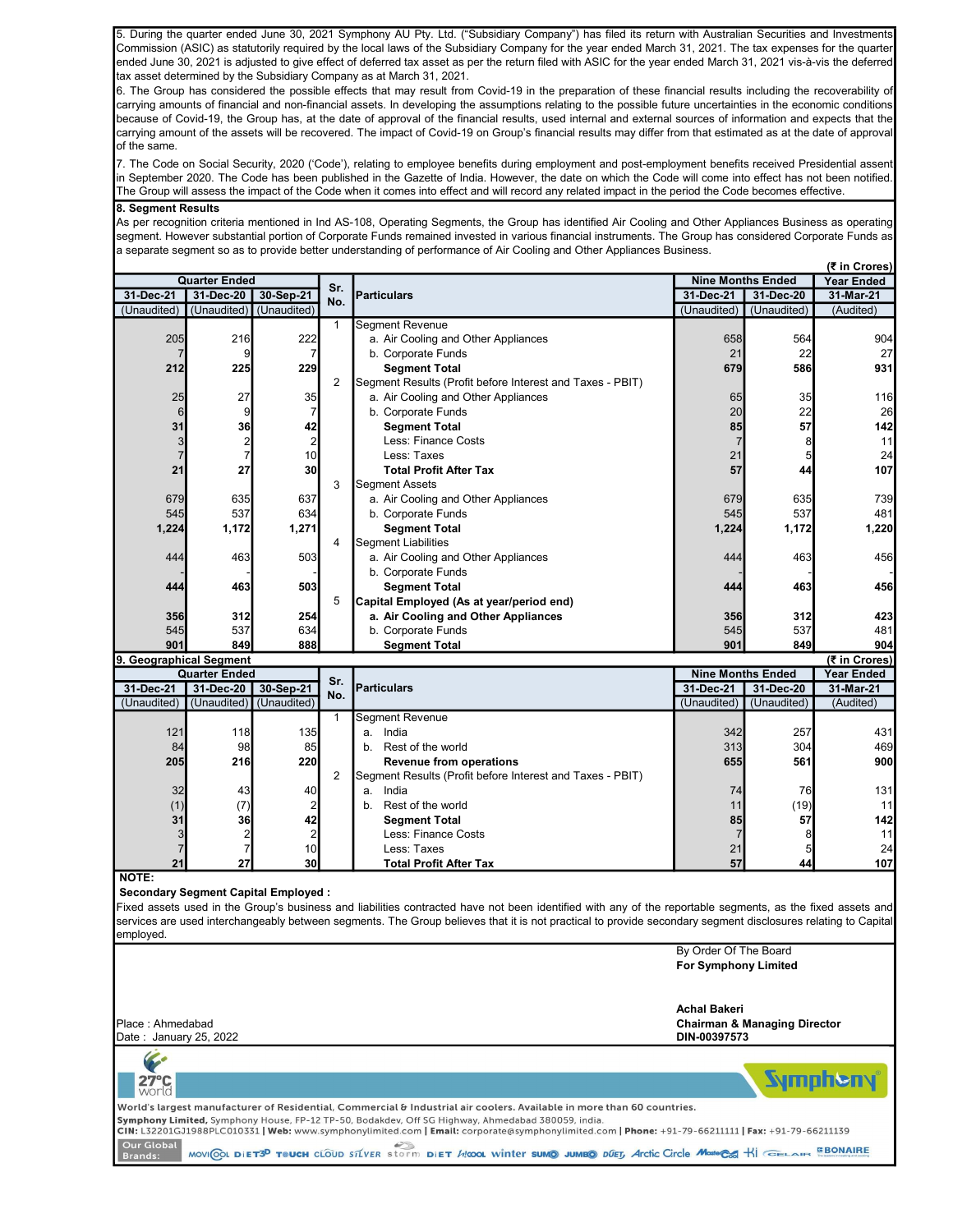## SYMPHONY LIMITED

| (₹ in Crores)                                                                                                  |             |                         |                |                                                               |             |                   |           |
|----------------------------------------------------------------------------------------------------------------|-------------|-------------------------|----------------|---------------------------------------------------------------|-------------|-------------------|-----------|
| Statement of Unaudited Standalone Financial Results for the Quarter and Nine Months ended on December 31, 2021 |             |                         |                |                                                               |             |                   |           |
| <b>Quarter Ended</b>                                                                                           |             | Sr.                     |                | <b>Nine Months Ended</b>                                      |             | <b>Year Ended</b> |           |
| 31-Dec-21                                                                                                      | 31-Dec-20   | 30-Sep-21               | No.            | <b>Particulars</b>                                            | 31-Dec-21   | 31-Dec-20         | 31-Mar-21 |
| (Unaudited)                                                                                                    | (Unaudited) | (Unaudited)             |                |                                                               | (Unaudited) | (Unaudited)       | (Audited) |
|                                                                                                                |             |                         | $\mathbf{1}$   | Income                                                        |             |                   |           |
| 146                                                                                                            | 124         | 140                     |                | Revenue from operations<br>a.                                 | 390         | 276               | 488       |
| 8                                                                                                              | 10          | 9                       |                | Other income<br>b.                                            | 26          | 28                | 36        |
| 154                                                                                                            | 134         | 149                     | $\overline{2}$ | Total Revenue                                                 | 416         | 304               | 524       |
|                                                                                                                | (0)         |                         |                | <b>Expenses</b><br>Cost of materials consumed<br>a.           | (0)         |                   |           |
| 89                                                                                                             | 70          | 71                      |                | Purchase of stock-in-trade<br>b.                              | 224         | 136               | 258       |
| (7)                                                                                                            | (7)         |                         |                | Changes in inventories of finished goods, work-in-<br>c.      | (15)        |                   | (10)      |
|                                                                                                                |             |                         |                | progress and stock-in-trade                                   |             |                   |           |
| 16                                                                                                             | 13          | 15                      |                | Employee benefits expense<br>d.                               | 46          | 39                | 51        |
| $\mathbf{1}$                                                                                                   | $\Omega$    | $\Omega$                |                | Finance costs<br>e.                                           |             | $\Omega$          | 0         |
| $\mathbf{1}$                                                                                                   |             |                         |                | f.<br>Depreciation and amortisation expense                   |             |                   | 5         |
| $\overline{c}$                                                                                                 |             | $\overline{\mathbf{c}}$ |                | Advertisement and sales promotion expense<br>g.               | 23          | 8                 | 22        |
| 14                                                                                                             | 12          | 16                      |                | h.<br>Other expenses                                          | 45          | 30 <sup>2</sup>   | 47        |
| 116                                                                                                            | 90          | 107                     |                | <b>Total expenses</b>                                         | 328         | 224               | 377       |
| 38                                                                                                             | 44          | 42                      | 3              | Profit before tax (1-2)                                       | 88          | 80                | 147       |
| 9                                                                                                              | 9           | 10                      | $\overline{4}$ | Tax expense                                                   | 20          | 17                | 35        |
| 29                                                                                                             | 35          | 32                      | 5              | Net Profit for the year/period (3-4)                          | 68          | 63                | 112       |
|                                                                                                                |             |                         | 6              | Other comprehensive income                                    |             |                   |           |
|                                                                                                                |             |                         |                | Items that will not to be reclassified to profit or loss :    |             |                   |           |
|                                                                                                                | (0)         |                         |                | Re-measurement gains/(losses) on defined benefit plans<br>(i) |             | (0)               |           |
|                                                                                                                |             |                         |                | Income tax effect on above<br>(ii)                            |             | $\Omega$          | (0)       |
|                                                                                                                |             |                         |                | Items that will be reclassified to profit or loss :           |             |                   |           |
| 6                                                                                                              | 6           | (6)                     |                | Net fair value gain/(loss) on debt instruments<br>(i)         |             |                   | 5         |
| (1)                                                                                                            | (1)         |                         |                | Income tax effect on above<br>(ii)                            | (1)         | (1)               | (1)       |
| 5                                                                                                              |             | (5)                     |                | Total other comprehensive income/(loss), net of tax           |             | 6                 | 5         |
| 34                                                                                                             | 40          | 27                      | 7              | Total comprehensive income for the year/period (5+6)          | 72          | 69                | 117       |
| 14                                                                                                             | 14          | 14                      | 8              | Paid-up Equity Share Capital (Face Value ₹ 2/- per share)     | 14          | 14                | 14        |
|                                                                                                                |             |                         | 9              | Reserves excluding Revaluation Reserve                        |             |                   | 747       |
|                                                                                                                |             |                         | 10             | Earnings Per Share (of ₹ 2/- each)*                           |             |                   |           |
| 4.15                                                                                                           | 4.92        | 4.55                    |                | Basic & diluted $(\bar{\tau})$                                | 9.69        | 8.97              | 16.06     |

# 0 represents amount less than ₹ 50 lacs.

\* EPS is not annualised for the quarter/nine months ended December 31, 2021, December 31, 2020 and September 30, 2021.

NOTES:

1. The above financial results have been reviewed by the Audit Committee in its meeting held on January 24, 2022 and approved by the Board of Directors in their meeting held on January 25, 2022.

2. The Statutory auditors of the company have carried out limited review of the financial results for the quarter and nine months ended December 31, 2021.

3. The Board of Directors in their meeting held on January 25, 2022 declared 2nd interim dividend of 50% i.e. ₹ 1/- per equity share of ₹ 2/- each amounting to ₹ 7 crores. The record date for the payment of interim dividend is February 04, 2022.

4. The Company has considered the possible effects that may result from Covid-19 in the preparation of these financial results including the recoverability of carrying amounts of financial and non-financial assets. In developing the assumptions relating to the possible future uncertainties in the economic conditions because of Covid-19, the Company has, at the date of approval of the financial results, used internal and external sources of information and expects that the carrying amount of the assets will be recovered. The impact of Covid-19 on Company's financial results may differ from that estimated as at the date of approval of the same.

5. The Code on Social Security, 2020 ('Code'), relating to employee benefits during employment and post-employment benefits received Presidential assent in September 2020. The Code has been published in the Gazette of India. However, the date on which the Code will come into effect has not been notified. The Company will assess the impact of the Code when it comes into effect and will record any related impact in the period the Code becomes effective.